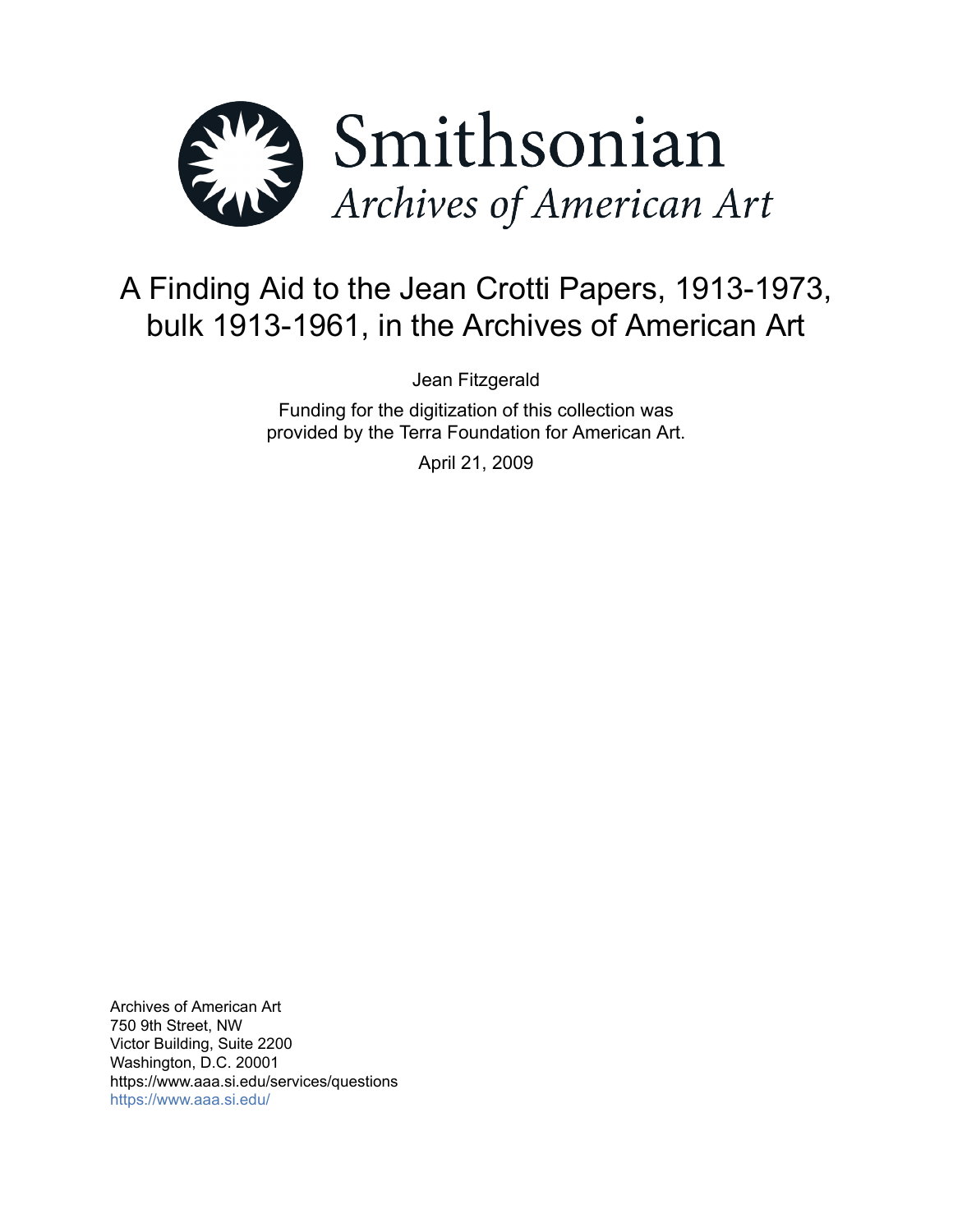# **Table of Contents**

<span id="page-1-0"></span>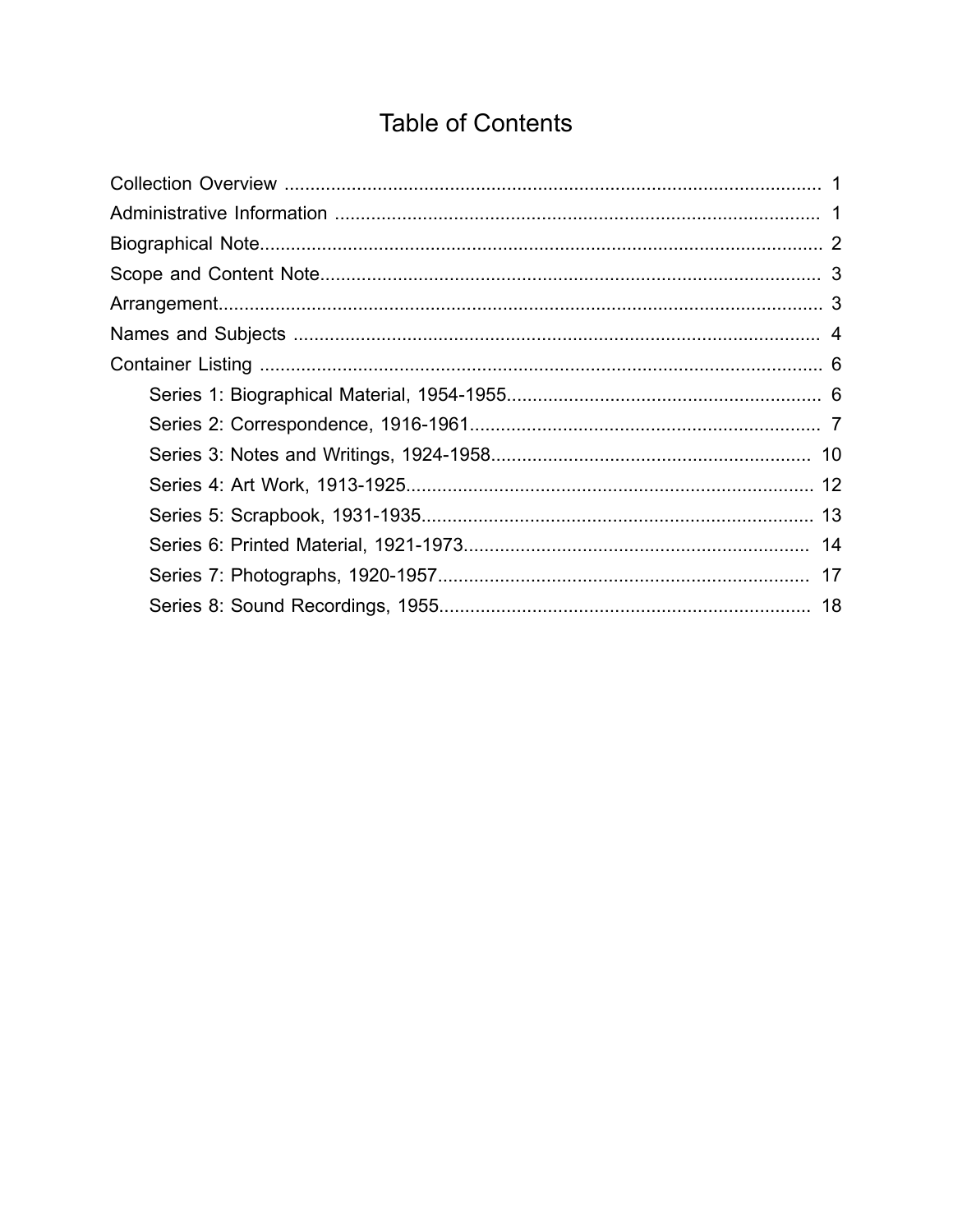### <span id="page-2-0"></span>**Collection Overview**

| <b>Repository:</b> | Archives of American Art                                                                                                                                                                                                                                                                                                                                                                                                                                                                                                                                                                                                                                                                                                                                                                                                                                                     |
|--------------------|------------------------------------------------------------------------------------------------------------------------------------------------------------------------------------------------------------------------------------------------------------------------------------------------------------------------------------------------------------------------------------------------------------------------------------------------------------------------------------------------------------------------------------------------------------------------------------------------------------------------------------------------------------------------------------------------------------------------------------------------------------------------------------------------------------------------------------------------------------------------------|
| Title:             | Jean Crotti papers                                                                                                                                                                                                                                                                                                                                                                                                                                                                                                                                                                                                                                                                                                                                                                                                                                                           |
| Date:              | 1913-1973<br>(bulk 1913-1961)                                                                                                                                                                                                                                                                                                                                                                                                                                                                                                                                                                                                                                                                                                                                                                                                                                                |
| Identifier:        | AAA.crotjean                                                                                                                                                                                                                                                                                                                                                                                                                                                                                                                                                                                                                                                                                                                                                                                                                                                                 |
| Creator:           | Crotti, Jean, 1878-1958                                                                                                                                                                                                                                                                                                                                                                                                                                                                                                                                                                                                                                                                                                                                                                                                                                                      |
| Extent:            | 1.7 Linear feet                                                                                                                                                                                                                                                                                                                                                                                                                                                                                                                                                                                                                                                                                                                                                                                                                                                              |
| Language:          | <b>English and French</b>                                                                                                                                                                                                                                                                                                                                                                                                                                                                                                                                                                                                                                                                                                                                                                                                                                                    |
| Summary:           | The scattered papers of French Dada painter Jean Crotti measure<br>1.7 linear feet and date from 1913-1973, with the bulk of the material<br>dated 1913-1961. Found within the papers are autobiographical notes<br>and essays; correspondence with family and colleagues, among them<br>Jean Cocteau, Andre Crotti, Suzanne Duchamp, Marcel Duchamp,<br>Albert Gleizes, Christian a.k.a. Georges Herbiet, Henri Matisse, Francis<br>Picabia, and Jacques Villon; notes and writings by Crotti and others; art<br>work by Crotti and Paul Guillaume; a scrapbook; and additional printed<br>material. Photographs are of Crotti, Suzanne Duchamp, Georges<br>Braque, Pablo Picasso, and other family and friends; and of Crotti's<br>art work. There are audio recordings on phonograph records of three<br>interviews with Crotti and one with Mr. and Mrs. Paul Blancpain. |

## <span id="page-2-1"></span>**Administrative Information**

### Provenance

The Jean Crotti papers were donated in two installments in 1981 by Andr?© Buckles and Alice Buckles Brown, Crotti's great-nephew and great-niece.

### Separated Material

Two sketches and a print were also lent by Andr?© Buckles in 1981 for microfilming on reels 2394-2395 and returned. This material is not described in the container listing of this finding aid.

#### Alternative Forms Available

This site provides access to the papers of **Jean Crotti** in the Archives of American Art that were digitized in 2010, and total 1,551 images. Sound recordings have been digitized and are available in the Archives of American Art offices.

Materials not digitized include an etching plate by Crotti and photographs of artwork. Only the covers and title pages of most published books and exhibition catalogs were scanned.

#### Processing Information

Portions of the collection were microfilmed on reels 2394-2395 shortly after donation. Previously microfilmed and unmicrofilmed portions were merged, arranged, and described by Jean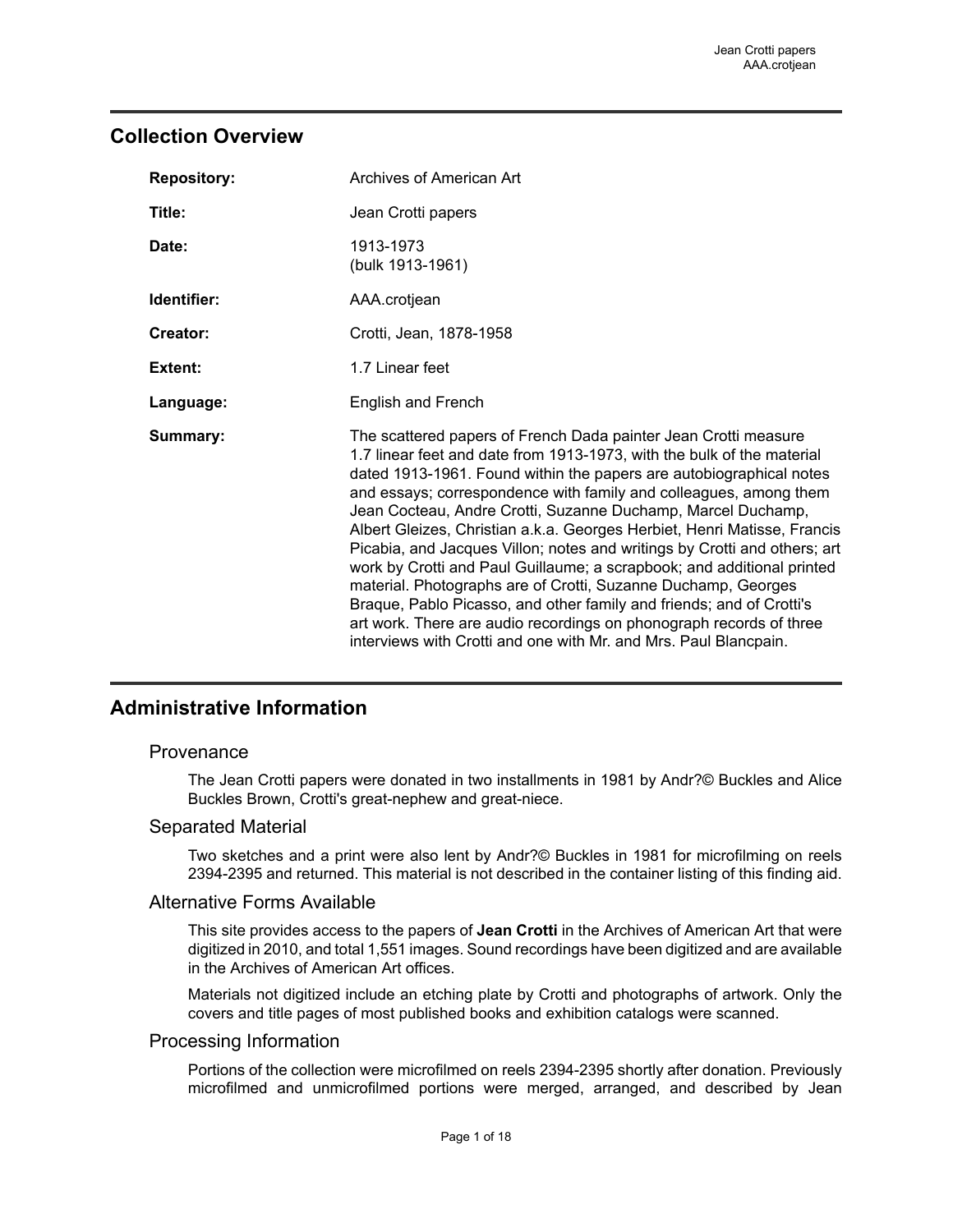Fitzgerald in April 2009, and the collection was digitized in 2010 with funding provided by the Terra Foundation for American Art.

#### Preferred Citation

Jean Crotti papers, 1913-1973, bulk 1913-1961. Archives of American Art, Smithsonian Institution.

#### Restrictions on Access

Use of original papers requires an appointment.

#### Terms of Use

The Archives of American Art makes its archival collections available for non-commercial, educational and personal use unless restricted by copyright and/or donor restrictions, including but not limited to access and publication restrictions. AAA makes no representations concerning such rights and restrictions and it is the user's responsibility to determine whether rights or restrictions exist and to obtain any necessary permission to access, use, reproduce and publish the collections. Please refer to the [Smithsonian's](https://www.si.edu/termsofuse) Terms of Use for additional information.

### <span id="page-3-0"></span>**Biographical Note**

Jean Crotti (1870-1958) was a Dadist painter who worked primarily in Paris, France and New York. He was married to Suzanne Duchamp, Marcel Duchamp's sister, and friends with notable avant-garde and Dada European and American painters of the period. He is also known for creating the "Gemmail" technique of layering colored glass that produced unique color combinations when illuminated.

Jean Crotti was born April 24, 1878 in Bulle, near Fribourg, Switzerland, the son of a painting contractor. The family moved to Fribourg in 1887.

Beginning in 1898, Crotti struggled with questions of a religious and spiritual nature while at the School of Decorative Arts in Munich. Dissatisfied there, he moved to Paris in 1901, where he spent a year studying at the Acad?©mie Julian under Tony-Robert Fleury and Jules Lefebvre. Still dissatisfied in 1902, he established a small independent studio in the Rue Fontaine.

Crotti exhibited a canvas at the Salon des Ind?©pendants in 1907, and was accepted as a member of the Salon d'Automne in 1909. From 1910 to 1912, he was influenced by Cubism and its offshoot, Orphism.

To escape from wartime Paris in 1914, Crotti and his first wife, Yvonne Chastel, moved to New York City where Crotti had his first solo exhibition at the Bourgeois Gallery. In 1915, Crotti met Francis Picabia and also shared a studio with Marcel Duchamp who was a major influence. Crotti began his Dada period and was included in an exhibition of French paintings at the Montross Gallery in New York, with Duchamp, Albert Gleizes, and Jean Metzinger.

Crotti separated from his first wife, Yvonne Chastel, in 1916 and returned to Paris alone. By 1917, Crotti's marriage had dissolved and he married Suzanne Duchamp in 1919. Crotti met Suzanne Duchamp, also a painter, through his friendship with her brother Marcel Duchamp. During this time, Crotti completed and exhibited paintings associated with the Dada movement. One of his more notable works was entitled *Explacatif*, bearing the word "Tabu" that expressed Crotti's concepts of mystery and infinity with spiritual overtones.

In 1935 Crotti began to research a new technique using layers of colored glass, referred to as "gemmail." The term is a contraction of "gem" referring to the colored glass and "enamel" referring to the method of affixing the pieces of glass to each other. After much experimentation, an "enamel" fixative was found that would permanently hold the glass pieces in place while still allowing light to shine through all the layers. Several prominent artists including Georges Braque and Pablo Picasso became interested in using this medium. Crotti had the process patented, but in 1955 ceded the rights to Roger Malherbe who adapted it to commercial uses.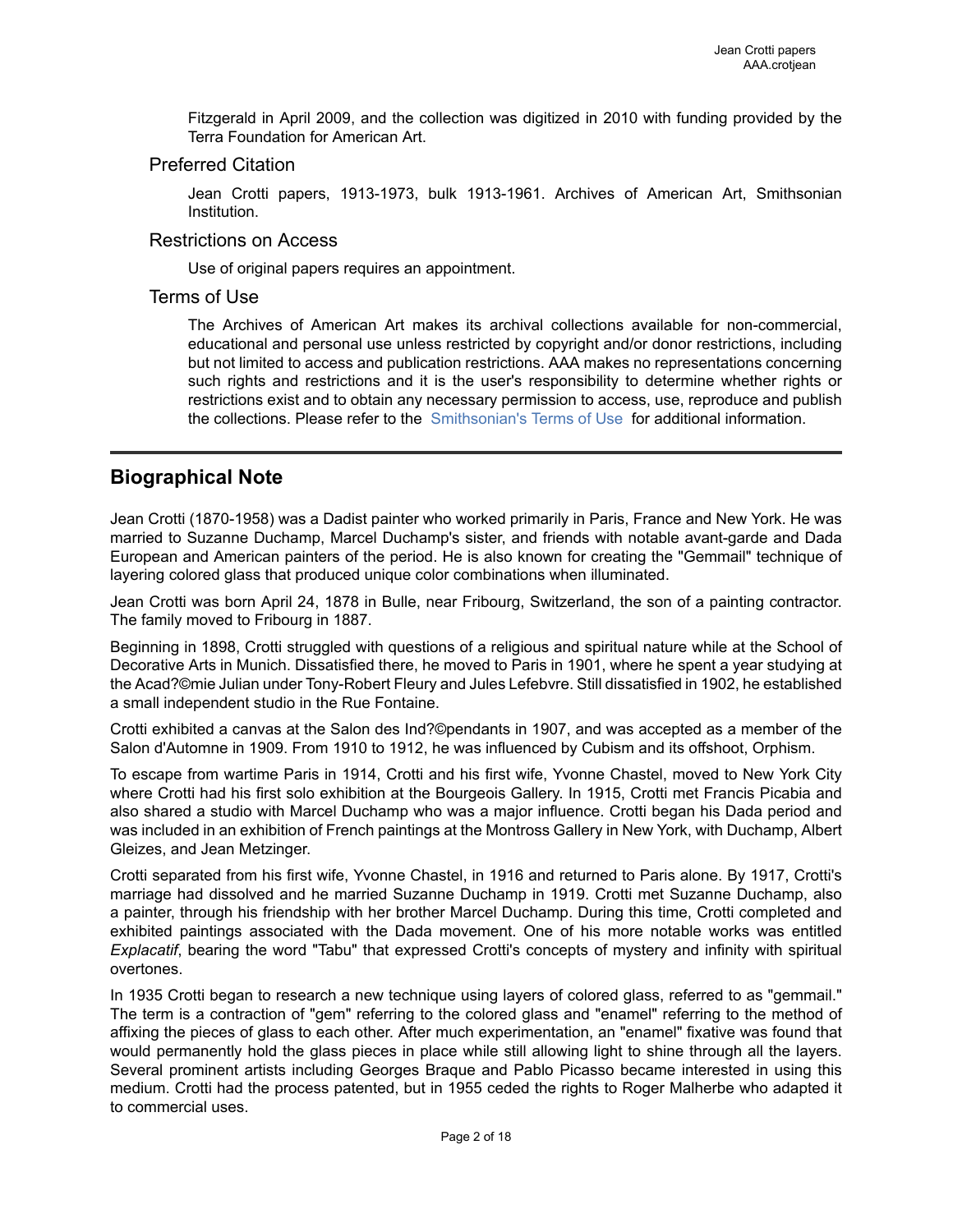Jean Crotti died on January 30, 1958 in Paris, France.

## <span id="page-4-0"></span>**Scope and Content Note**

The papers of French Dada painter Jean Crotti measure 1.7 linear feet and date from 1913 to 1973, with the bulk of the materials dating from 1913-1961. Among the papers are autobiographical essays, correspondence with friends and family, including many letters from Marcel Duchamp, notes and writings by and about Crotti, printed materials, one scrapbook, drawings by Crotti and others, photographs of Crotti and his family and friends, photographs of artwork, and three audio recordings of interviews with Crotti.

Biographical material consists of autobiographical notes and an autobiographical manuscript *Ma Vie*.

Correspondence is with family members and colleagues. Correspondents include his brother Andr?©, wife Suzanne Duchamp, and other family members. There are eleven folders of correspondence between Suzanne's brother Marcel Duchamp and the Crotti family. A 1918 letter from Duchamp to Crotti is illustrated by Duchamp. Additional letters to Jean Crotti are from Jean Cocteau, Albert Gleizes, Georges Herbiet a.k.a. "Christian", Henri Matisse, Francis Picabia, and Jacques Villon. Three folders of letters from Georges Herbiet a.k.a. "Christian" include references to Francis Picabia and Germaine Everling and discussions of art criticism and Picabia's role in avant-garde art movements. Herbiet also describes a new painting procedure that he claims to have invented using a product that is impervious to acids, water, oil, or alcohol. There is a single letter from Jean Crotti to Pablo Picasso following their meeting in Cannes in which Crotti discusses a design with spheres and includes a sketch of his idea. There are also single letters to Crotti from Raoul Dufy, Walter Pach, and actor Pierre Renoir.

Notes and writings include poems, a script, and miscellaneous writings by Crotti concerning his art theories including "Tabu" and gemmail. Writings about Crotti are by miscellaneous authors including writers Waldemar George, Andr?© Salmon, and artists Armand Nakache, Am?©d?© Ozenfant, and Michel Seuphor.

Art work includes seven folders of drawings and an etching plate by Crotti, 83 drawings by Paul Guillaume, and portrait drawings of Crotti by Henri Coudour and Francis Picabia.

A scrapbook contains clippings, a letter from Paul Guillaume and a letter to Elizabeth Crotti from a friend describing a 1932 Jean Crotti exhibition in the Balzac Galleries in New York City, and a typescript "Una Collezione a Parigi" by Gino Severini.

Additional printed material includes clippings, exhibition announcements and catalogs for Crotti and others, reproductions of art work, and books *Jean Crotti* (1930) and *Jean Crotti et la Primaut?© du Spirituel* (1959) by Waldemar George.

Photographs are of Crotti, his family, friends, colleagues, and art work by Crotti and by Suzanne Duchamp. Of particular interest are photographs of composer Edgard Var?¨se and his wife Louise with Suzanne Duchamp, Jean Crotti, and art advocate Mary Reynolds in 1924, photographs of Crotti and Georges Braque examining a gemmail art work, and photographs of Crotti and Suzanne Duchamp talking with Pablo Picasso at Cannes and at the home of Bertrande Blancpain in 1957.

Sound recordings include two phonograph records of interviews with Jean Crotti, including topics "Assignment Switzerland" and "Assignment World." A third phonograph record contains an instantatneous disk recording of correspondence between Mr. and Mrs. Paul Blancpain as well as an additional interview with Crotti.

## <span id="page-4-1"></span>**Arrangement**

The collection is arranged as 8 series:

Missing Title:

• Series 1: Biographical Material, 1954-1955 (Box 1; 3 folders)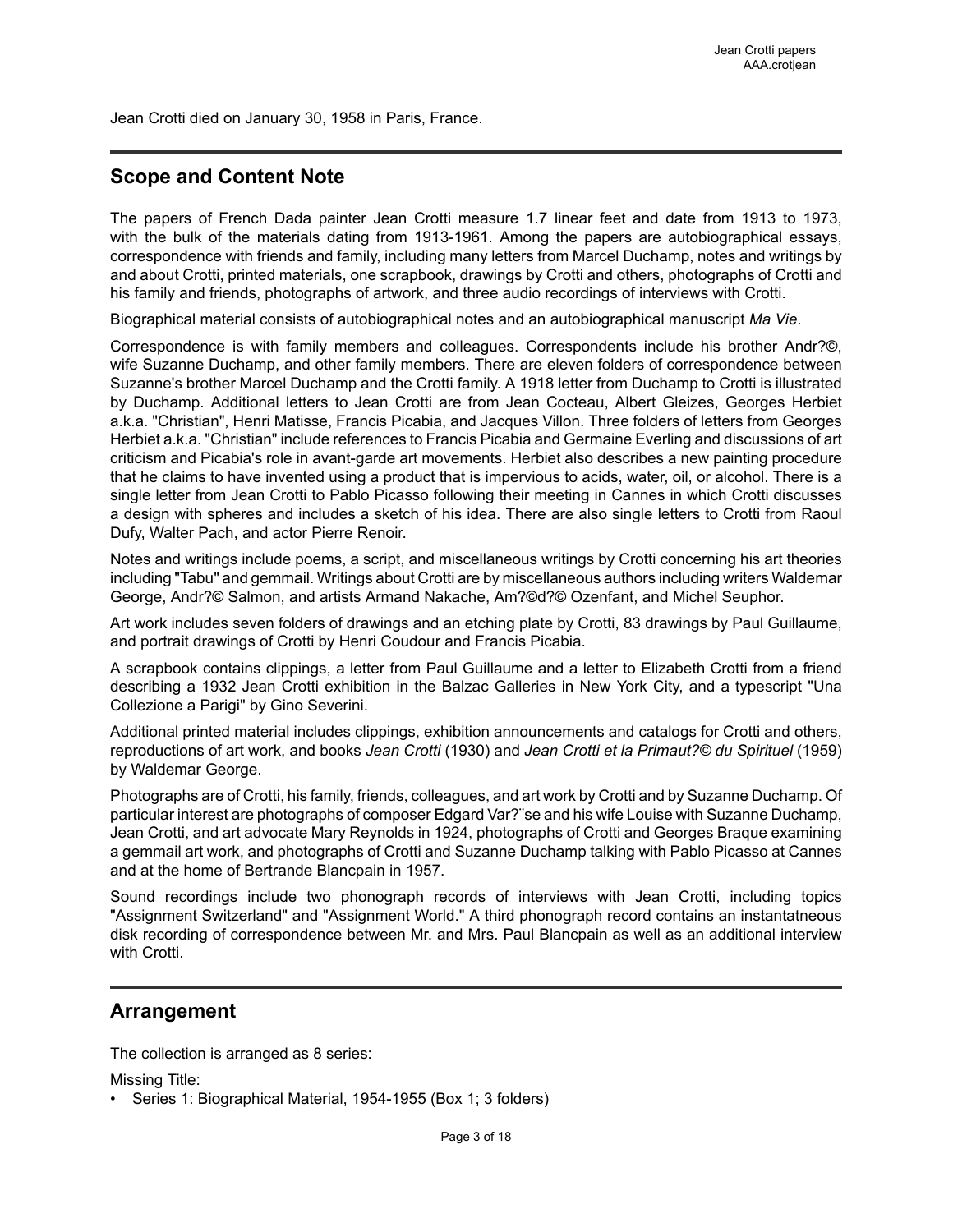- Series 2: Correspondence, 1916-1961 (Box 1; 43 folders)
- Series 3: Notes and Writings, 1924-1958 (Box 1; 27 folders)
- Series 4: Art Work, 1913-1925 (Box 1, 3; 12 folders)
- Series 5: Scrapbook, 1931-1935 (Box 1; 1 folder)
- Series 6: Printed Material, 1921-1973 (Box 1, 2, 3; 0.5 linear feet)
- Series 7: Photographs, 1920-1957 (Box 2; 25 folders)
- Series 8: Sound Recordings, 1955 (Box 3; 1 folder)

### <span id="page-5-0"></span>Names and Subject Terms

This collection is indexed in the online catalog of the Smithsonian Institution under the following terms:

Subjects:

Art criticism Avant-garde (Aesthetics) Dadaism Painters -- France -- Paris Painting -- Technique

Types of Materials:

Drawings Essays Interviews Photographs Poems **Scrapbooks** Sound recordings

#### Names:

Blancpain, Paul Braque, Georges, 1882-1963 Christian, 1895-1969 Cocteau, Jean, 1889-1963 Coudour, Henri Crotti, Andre Duchamp, Marcel, 1887-1968 Duchamp, Suzanne, 1889-1963 Dufy, Raoul, 1877-1953 Everling, Germaine Gleizes, Albert, 1881-1953 Guillaume, Paul, 1891-1934 Matisse, Henri, 1869-1954 Nokache, Armand Ozenfant, Amédée, 1886-1966 Pach, Walter, 1883-1958 Picabia, Francis, 1879-1953 Picasso, Pablo, 1881-1973 -- Photographs Renoir, Pierre, 1885-1952 Reynolds, Mary, 1891-1950 Salmon, André, 1881-1969 Seuphor, Michel, 1901-1999 Severini, Gino, 1883-1966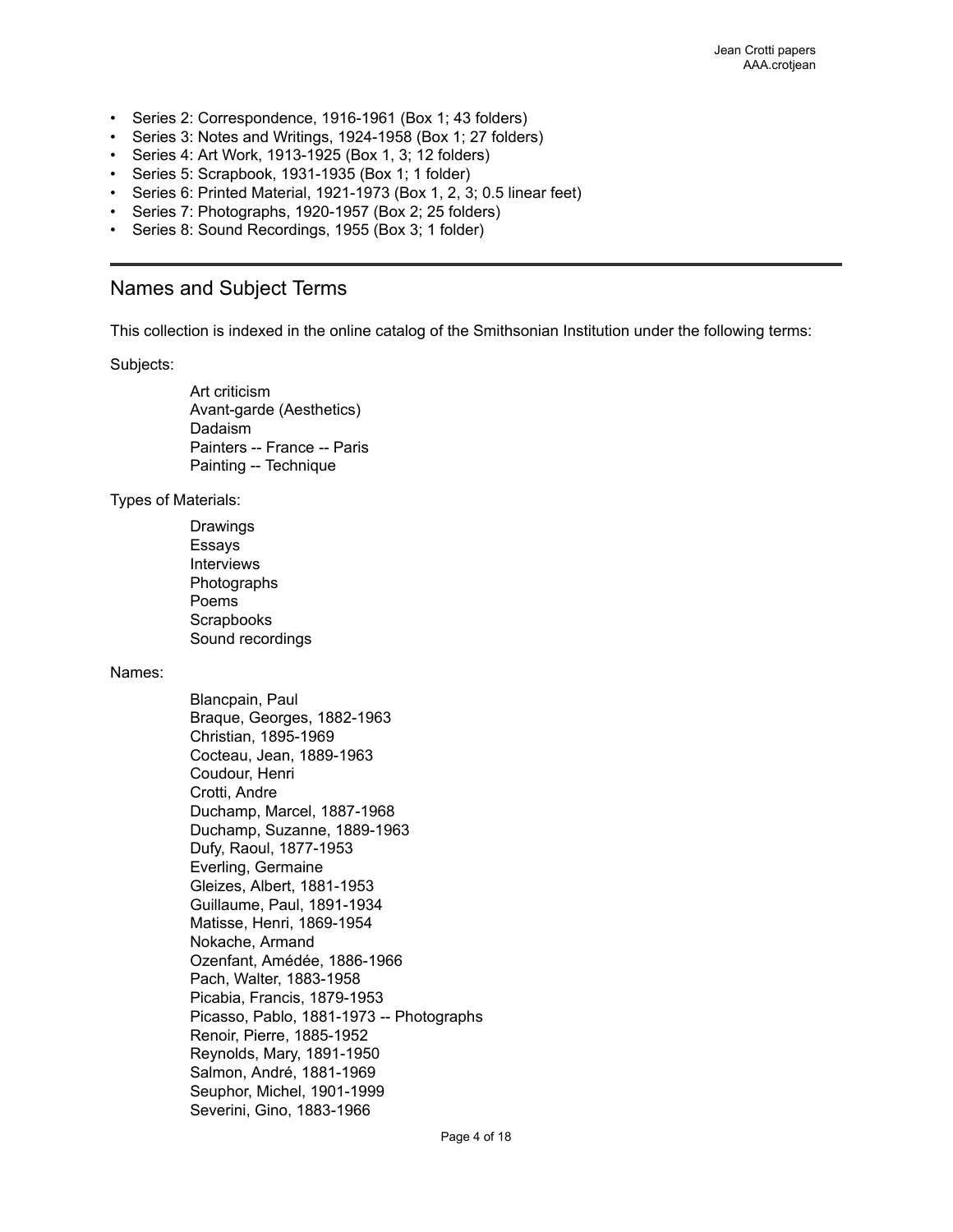Varese, Louise Varèse, Edgard, 1883-1965 Villon, Jacques, 1875-1963 Waldemar George, 1893-

### Occupations:

Painters -- France -- Paris -- Interviews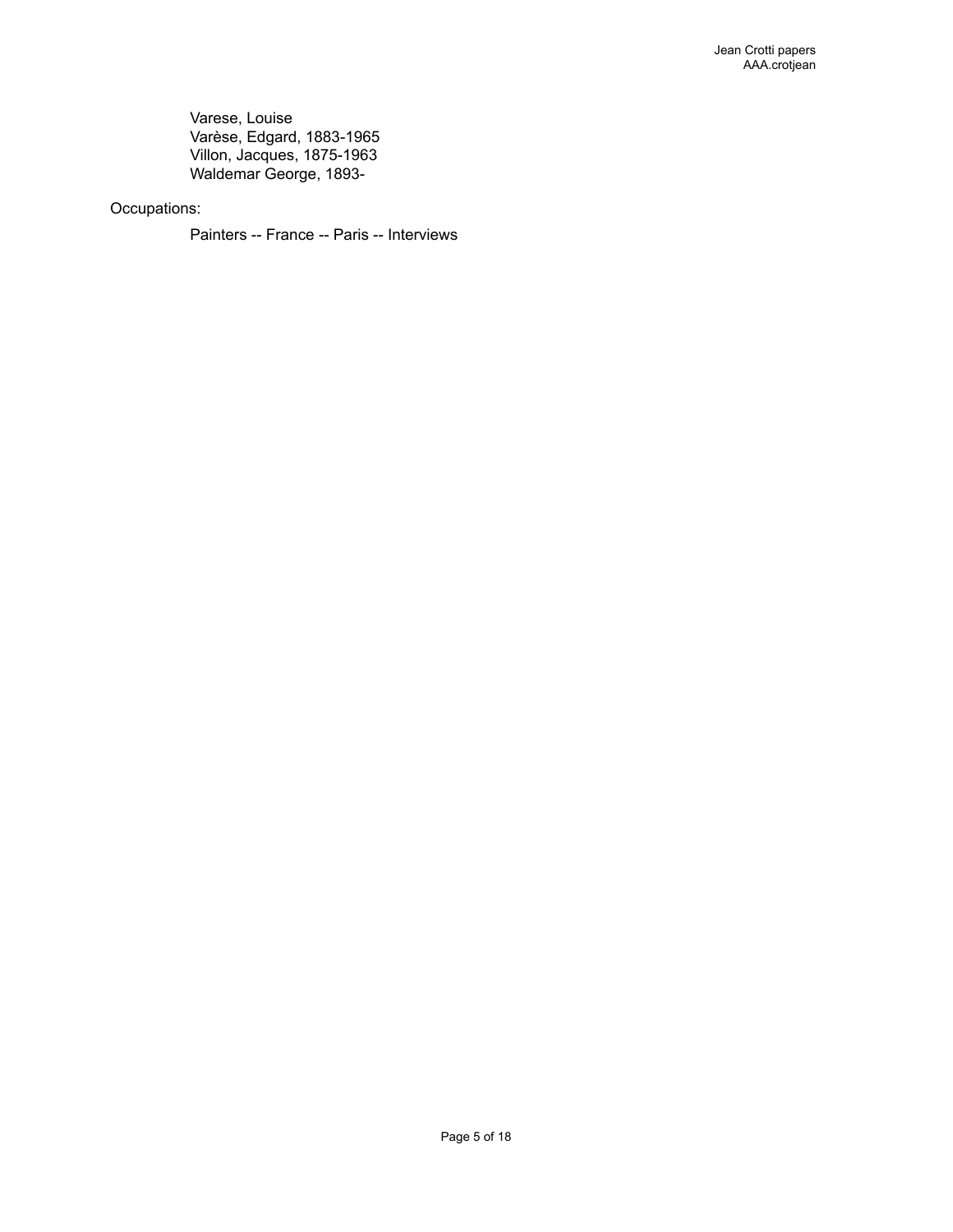# <span id="page-7-0"></span>**Container Listing**

## <span id="page-7-1"></span>Series 1: Biographical Material, 1954-1955

### *(Box 1; 3 folders)*

Scope and Contents: Biographical material consists of autobiographical notes and an autobiographical manuscript *Ma Vie*. Available Formats: This series has been scanned in its entirety. Box 1, Folder 1 [Autobiographical Notes, 1954-1955](https://edan.si.edu/slideshow/slideshowViewer.htm?damspath=/CollectionsOnline/crotjean/Box_0001/Folder_001) Box 1, Folder 2 [Autobiographical Notes, 1954-1955](https://edan.si.edu/slideshow/slideshowViewer.htm?damspath=/CollectionsOnline/crotjean/Box_0001/Folder_002) Box 1, Folder 3 [Autobiographical](https://edan.si.edu/slideshow/slideshowViewer.htm?damspath=/CollectionsOnline/crotjean/Box_0001/Folder_003) Manuscript Ma Vie, undated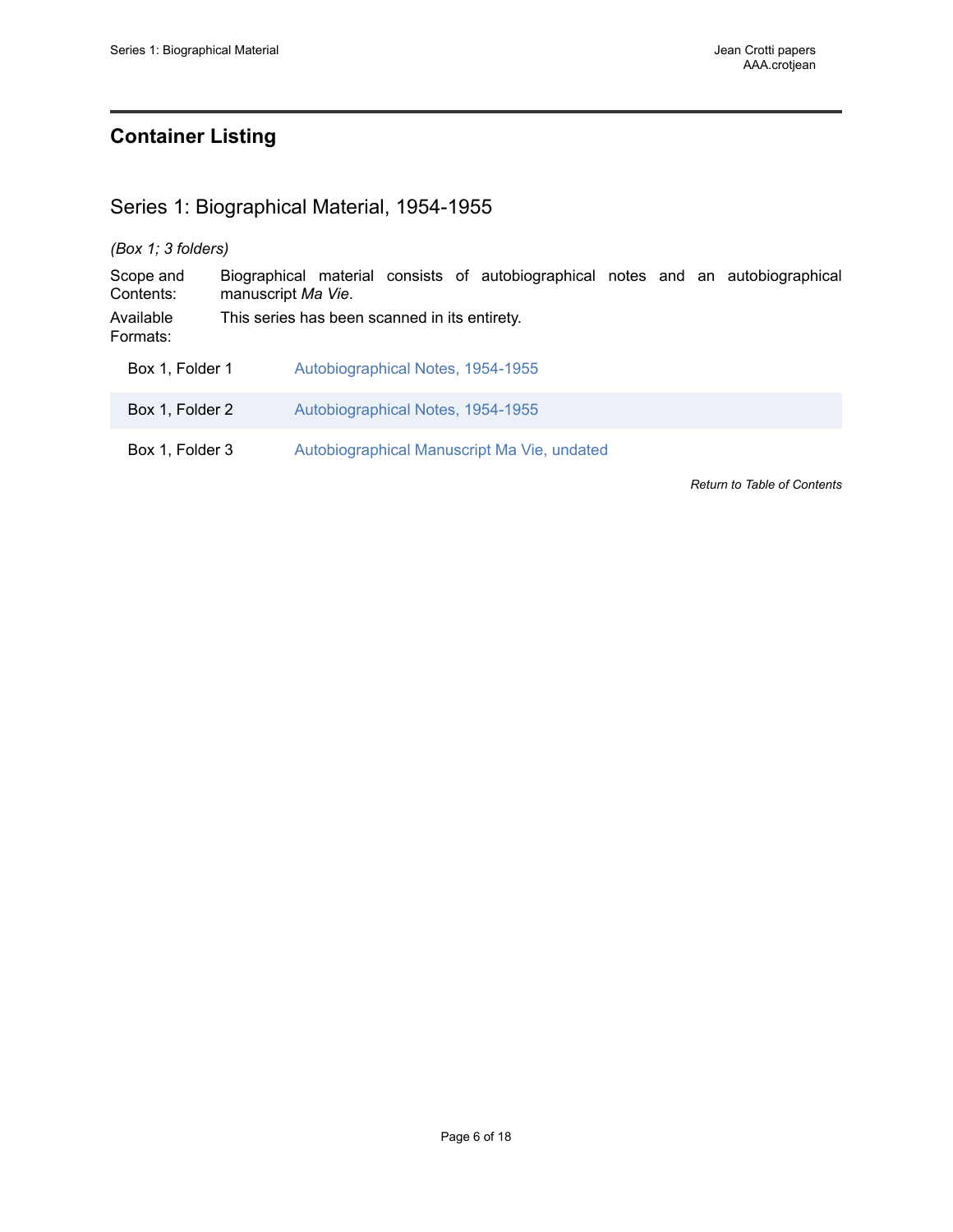# <span id="page-8-0"></span>Series 2: Correspondence, 1916-1961

*(Box 1; 43 folders)*

Scope and Contents: Correspondence is with family members and colleagues, including his brother André, wife Suzanne Duchamp, brother-in-law Marcel Duchamp, Jean Cocteau, Albert Gleizes, Georges Herbiet a.k.a. "Christian", Henri Matisse, Francis Picabia (includes a photograph of Picabia), and Jacques Villon.

This series has been scanned in its entirety.

There are eleven folders of correspondence with Marcel Duchamp, mostly letters written by Duchamp to Jean Crotti, Suzanne Duchamp, and other family members. A 1918 letter from Duchamp to Crotti is illustrated by Duchamp. Three folders of letters from Georges Herbiet a.k.a. "Christian" include references to Francis Picabia and Germaine Everling and discussions of art criticism and Picabia's role in avant-garde art movements. Herbiet also describes a new painting procedure that he claims to have invented using a product that is impervious to acids, water, oil, or alcohol.

Also among the correspondence is one letter to Pablo Picasso discussing a design with spheres and a sketch, and single letters from Raoul Dufy, Walter Pach, actor Pierre Renoir, and Henri Matisse. The letter from Matisse discusses the design of a palette.

Available  $s:$ 

| Box 1, Folder 4  | Letters from Georges Herbiet a.k.a. "Christian" to Jean Crotti, 1922                |
|------------------|-------------------------------------------------------------------------------------|
| Box 1, Folder 5  | Letters from Georges Herbiet a.k.a. "Christian" to Jean Crotti, 1928                |
| Box 1, Folder 6  | Letters from Georges Herbiet a.k.a. "Christian" to Jean Crotti, 1928-1929           |
| Box 1, Folder 7  | Letters from Jean Cocteau to Jean Crotti, 1953-1959                                 |
| Box 1, Folder 8  | Letters from Jean Crotti to André, Marie, and Lysbeth Crotti, 1940-1957,<br>undated |
| Box 1, Folder 9  | Letters from Jean Crotti to André, Marie, and Lysbeth Crotti, 1940-1957,<br>undated |
| Box 1, Folder 10 | Letters from Jean Crotti to André, Marie, and Lysbeth Crotti, 1940-1957,<br>undated |
| Box 1, Folder 11 | Letters from Jean Crotti to André, Marie, and Lysbeth Crotti, 1940-1957,<br>undated |
| Box 1, Folder 12 | Letter from Jean Crotti to Marcel Duchamp, 1953                                     |
| Box 1, Folder 13 | Letters from Jean Crotti to Suzanne Duchamp, 1943                                   |
| Box 1, Folder 14 | Letter from Jean Crotti to Pablo Picasso, 1957                                      |
| Box 1, Folder 15 | Letters from Jean Crotti to Miscellaneous Colleagues, 1936-1957, undated            |
| Box 1, Folder 16 | Letters from Pierre De Massot to Jean Crotti, 1922                                  |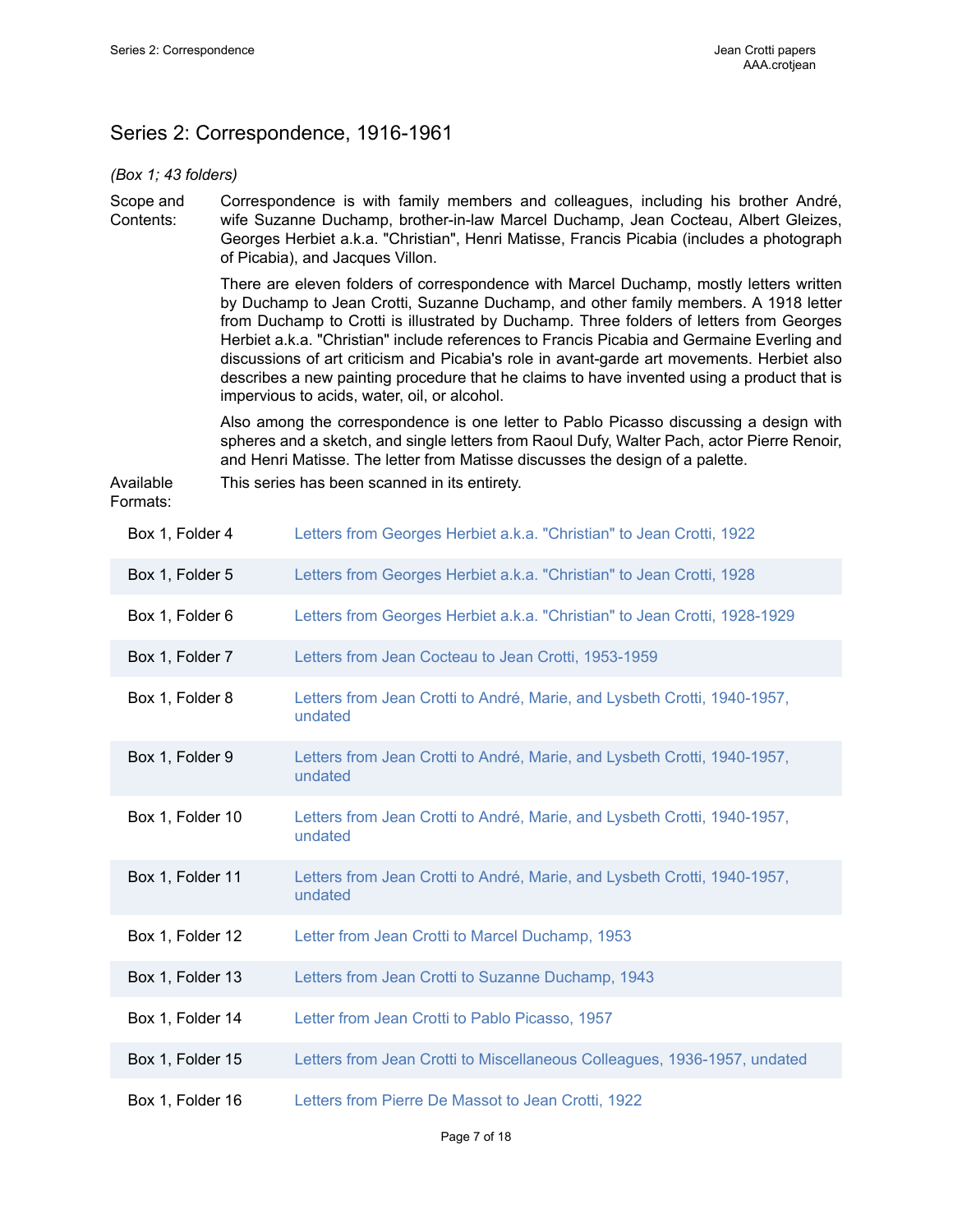| Box 1, Folder 17 | Letters from Roland Dorgeles to Jean Crotti, undated                                                                                             |
|------------------|--------------------------------------------------------------------------------------------------------------------------------------------------|
| Box 1, Folder 18 | Letters from Marcel Duchamp to Jean Crotti, Yvonne Crotti, and Suzanne<br>Duchamp, undated                                                       |
| Box 1, Folder 19 | Letters from Marcel Duchamp to Jean Crotti, Yvonne Crotti, and Suzanne<br>Duchamp, undated                                                       |
| Box 1, Folder 20 | Letters from Marcel Duchamp to Jean Crotti, Yvonne Crotti, and Suzanne<br>Duchamp, 1916                                                          |
| Box 1, Folder 21 | Letters from Marcel Duchamp to Jean Crotti, Yvonne Crotti, and Suzanne<br>Duchamp, 1918<br>Includes an illustrated letter from Duchamp<br>Notes: |
| Box 1, Folder 22 | Letters from Marcel Duchamp to Jean Crotti, Yvonne Crotti, and Suzanne<br>Duchamp, 1930                                                          |
| Box 1, Folder 23 | Letters from Marcel Duchamp to Jean Crotti, Yvonne Crotti, and Suzanne<br>Duchamp, 1944-1949                                                     |
| Box 1, Folder 24 | Letters from Marcel Duchamp to Jean Crotti, Yvonne Crotti, and Suzanne<br>Duchamp, 1950                                                          |
| Box 1, Folder 25 | Letters from Marcel Duchamp to Jean Crotti, Yvonne Crotti, and Suzanne<br>Duchamp, 1952-1954                                                     |
| Box 1, Folder 26 | Letters from Marcel Duchamp to Jean Crotti, Yvonne Crotti, and Suzanne<br>Duchamp, 1955-1957                                                     |
| Box 1, Folder 27 | Letters from Marcel Duchamp to Jean Crotti, Yvonne Crotti, and Suzanne<br>Duchamp, 1958-1961                                                     |
| Box 1, Folder 28 | Letter from Raoul Dufy to Jean Crotti, 1938                                                                                                      |
| Box 1, Folder 29 | Letters from Waldemar George to Jean Crotti, 1925-1958, undated                                                                                  |
| Box 1, Folder 30 | Letters from Albert Gleizes to Jean Crotti, 1938, undated                                                                                        |
| Box 1, Folder 31 | Letters from Henri Matisse to Jean Crotti, 1923-1936                                                                                             |
| Box 1, Folder 32 | Letter from Walter Pach to Jean Crotti, 1931                                                                                                     |
| Box 1, Folder 33 | Letters from Clément Pansaers to Jean Crotti, 1921-1922                                                                                          |
| Box 1, Folder 34 | Letters from Francis Picabia to Jan Crotti, undated                                                                                              |
| Box 1, Folder 35 | Letters from Francis Picabia to Jan Crotti, 1922-1928                                                                                            |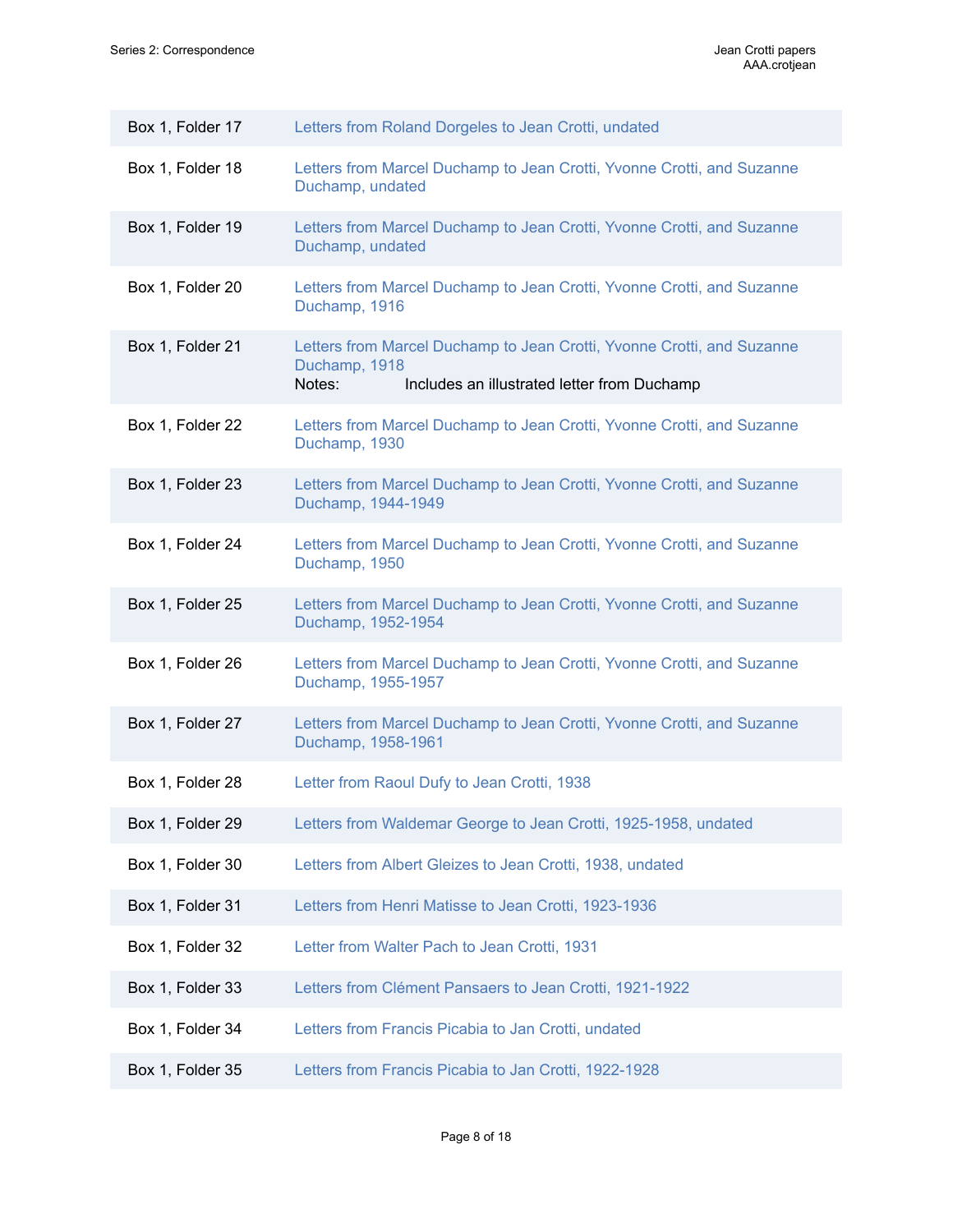| Box 1, Folder 36 | Letter from Pierre Renoir to Jean Crotti, 1923                                        |
|------------------|---------------------------------------------------------------------------------------|
| Box 1, Folder 37 | Letters from André Salmon to Jean Crotti, 1922-1925, undated                          |
| Box 1, Folder 38 | Letters from Paul Signac to Jean Crotti, 1923, undated                                |
| Box 1, Folder 39 | Letters from L. Stoppelaére Jean Crotti, 1922, undated                                |
| Box 1, Folder 40 | Letters from Jean Villern (?) to Jean Crotti, 1929                                    |
| Box 1, Folder 41 | Letters from Jacques Villon to Jean Crotti and Suzanne Duchamp, 1918-1950,<br>undated |
| Box 1, Folder 42 | Letters from Jacques Villon to Jean Crotti and Suzanne Duchamp, 1951-1961             |
| Box 1, Folder 43 | Letters from Miscellaneous Correspondents to Jean Crotti, 1917-1923,<br>undated       |
| Box 1, Folder 44 | Letters from Miscellaneous Correspondents to Jean Crotti, 1936                        |
| Box 1, Folder 45 | Letters from Miscellaneous Correspondents to Jean Crotti, 1937-1939                   |
| Box 1, Folder 46 | Letters from Miscellaneous Correspondents to Jean Crotti, 1945-1955                   |
|                  | <b>Return to Table of Contents</b>                                                    |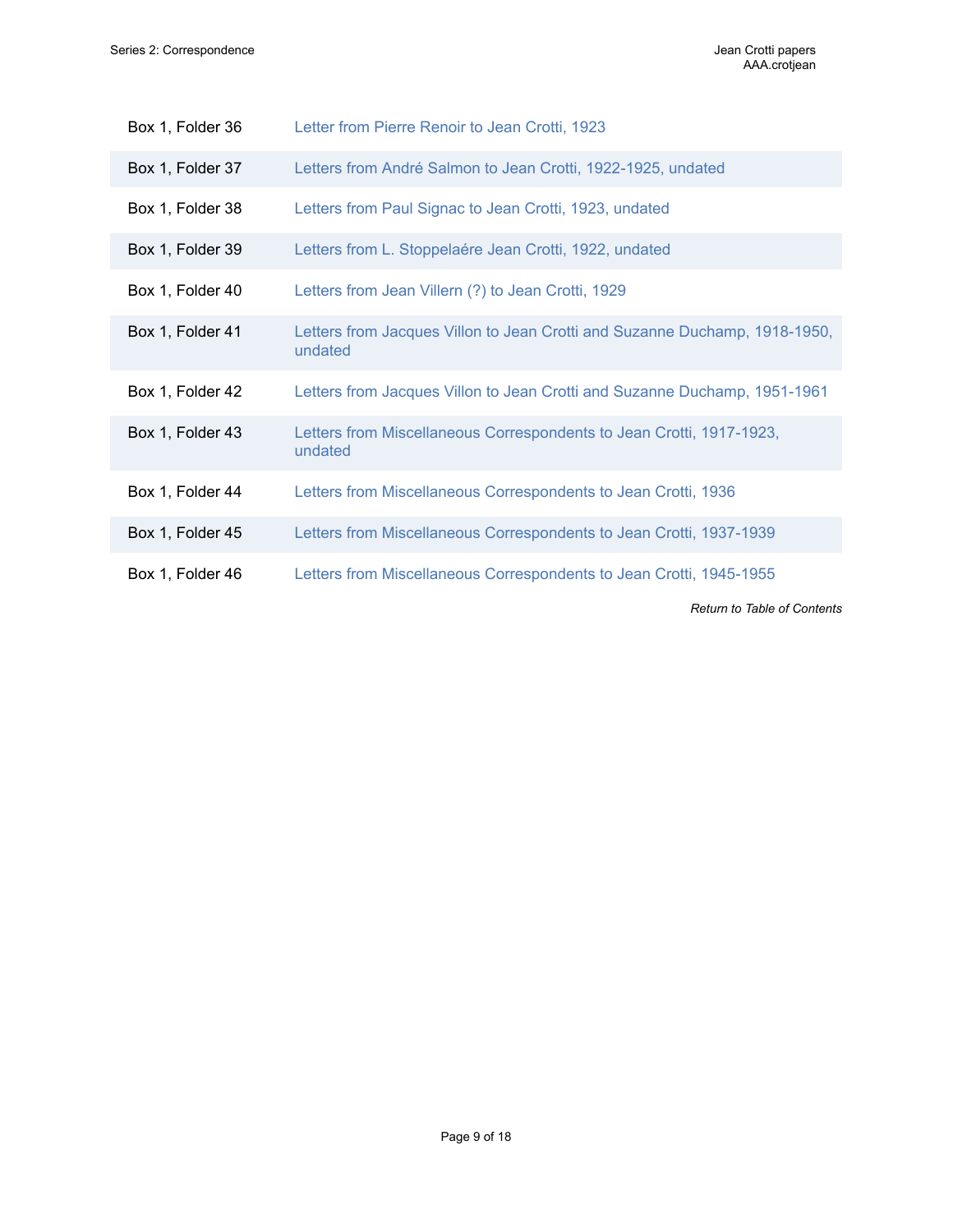# <span id="page-11-0"></span>Series 3: Notes and Writings, 1924-1958

### *(Box 1; 27 folders)*

| Scope and<br>Contents:<br>Available<br>Formats: | Notes and writings include poems, a script, and miscellaneous writings by Crotti concerning<br>his art theories. Miscellaneous writings by others are primarily about Crotti.<br>This series has been scanned in its entirety. |  |
|-------------------------------------------------|--------------------------------------------------------------------------------------------------------------------------------------------------------------------------------------------------------------------------------|--|
| Box 1, Folder 47                                | Lists of Art Work, 1950, undated                                                                                                                                                                                               |  |
| Box 1, Folder 48                                | Miscellaneous Notes, 1937-1950, undated                                                                                                                                                                                        |  |
| Box 1, Folder 49                                | Poems by Jean Crotti, 1936, undated                                                                                                                                                                                            |  |
| Box 1, Folder 50                                | Script Porte Sans Issue, undated                                                                                                                                                                                               |  |
| Box 1, Folder 51                                | Notebook and Writings Concerning Tabu, undated                                                                                                                                                                                 |  |
| Box 1, Folder 52                                | Notebook and Writings Concerning Tabu, undated                                                                                                                                                                                 |  |
| Box 1, Folder 53                                | Miscellaneous Writings by Jean Crotti, undated                                                                                                                                                                                 |  |
| Box 1, Folder 54                                | Miscellaneous Writings by Jean Crotti, undated                                                                                                                                                                                 |  |
| Box 1, Folder 55                                | Miscellaneous Writings by Jean Crotti, undated                                                                                                                                                                                 |  |
| Box 1, Folder 56                                | Miscellaneous Writings by Jean Crotti, undated                                                                                                                                                                                 |  |
| Box 1, Folder 57                                | Miscellaneous Writings by Jean Crotti, undated                                                                                                                                                                                 |  |
| Box 1, Folder 58                                | Miscellaneous Writings by Jean Crotti, circa 1936-1939                                                                                                                                                                         |  |
| Box 1, Folder 59                                | Miscellaneous Writings by Jean Crotti, 1943                                                                                                                                                                                    |  |
| Box 1, Folder 60                                | Miscellaneous Writings by Jean Crotti, 1945-1957                                                                                                                                                                               |  |
| Box 1, Folder 61                                | Manuscript about Jean Crotti by Jean Bouret; Typescript about Jean Crotti by<br>Jean Cassou, undated                                                                                                                           |  |
| Box 1, Folder 62                                | Typescript about Jean Crotti by Raymond Cogniat, 1936                                                                                                                                                                          |  |
| Box 1, Folder 63                                | Writings about Jean Crotti by Waldemar George, undated                                                                                                                                                                         |  |
| Box 1, Folder 64                                | Writings about Jean Crotti by Georges-Armand Masson; Typescripts about<br>Jean Crotti by Jean-Daniel Maublanc, 1936-1943, undated                                                                                              |  |
| Box 1, Folder 65                                | Typescript "Rapport de la Commission des Fêtes de la Société des Amateurs<br>d'Art" by René Idzkowski, 1937                                                                                                                    |  |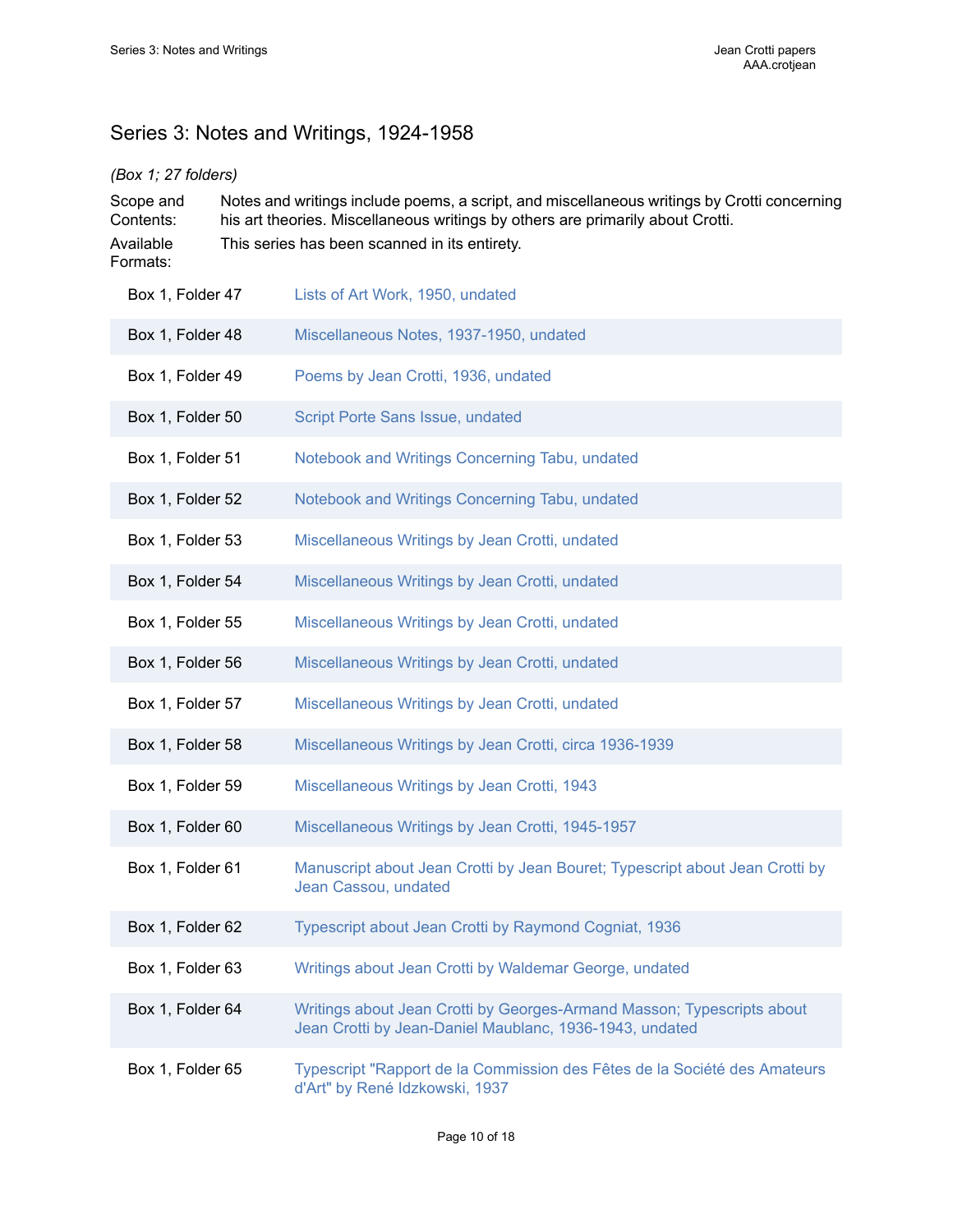| Box 1, Folder 66 | Manuscripts about Jean Crotti by Claude Méran, 1924, undated   |
|------------------|----------------------------------------------------------------|
| Box 1, Folder 67 | Typescript about Jean Crotti by Armand Nakache, undated        |
| Box 1, Folder 68 | Typescript about Jean Crotti by Amédée Ozenfant, 1947          |
| Box 1, Folder 69 | Writings about Jean Crotti by André Salmon, undated            |
| Box 1, Folder 70 | Typescript about Jean Crotti by Michel Seuphor, undated        |
| Box 1, Folder 71 | Writings about Jean Crotti by Miscellaneous Authors, undated   |
| Box 1, Folder 72 | Writings about Jean Crotti by Miscellaneous Authors, 1928-1936 |
| Box 1, Folder 73 | Writings about Jean Crotti by Miscellaneous Authors, 1957-1958 |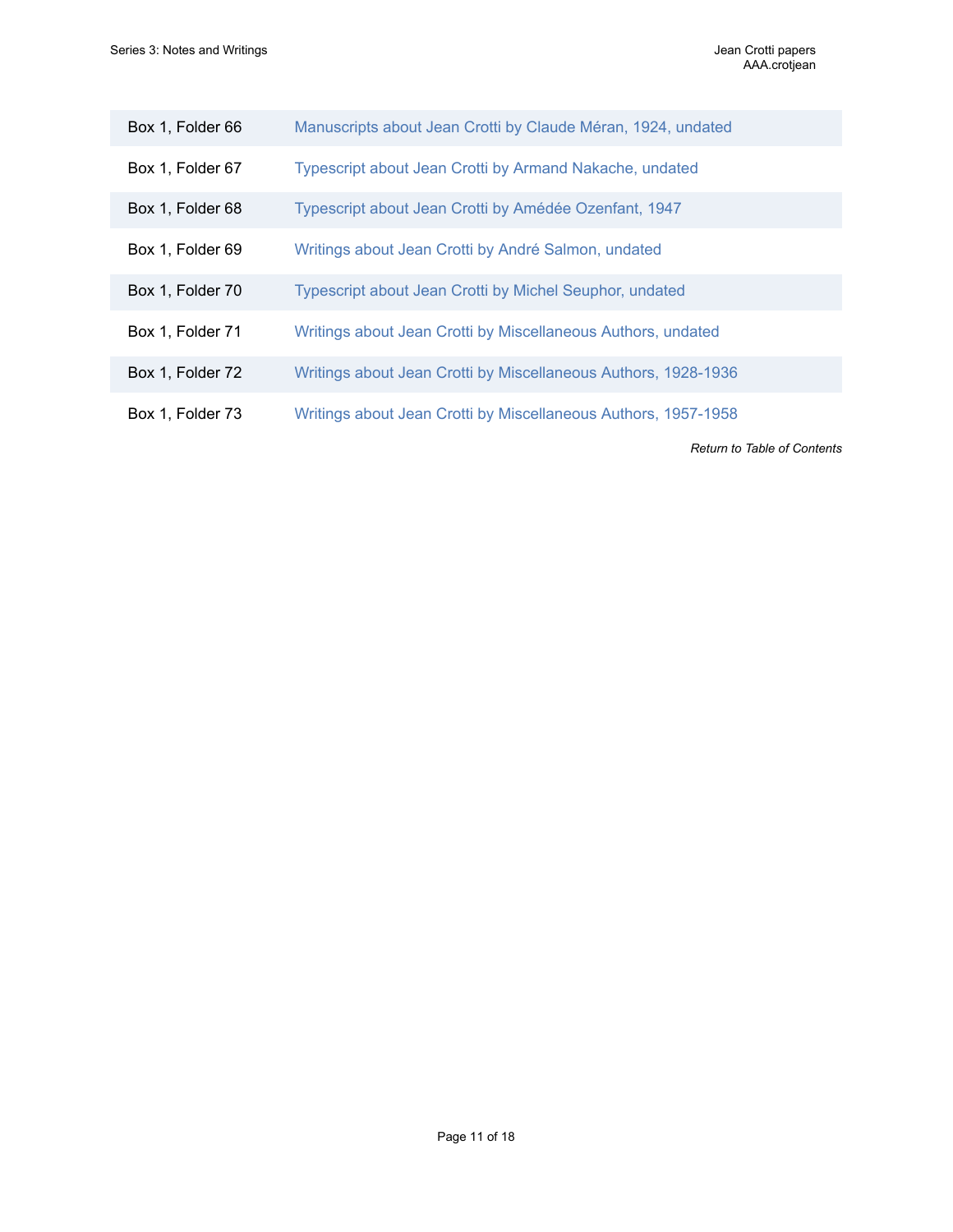# <span id="page-13-0"></span>Series 4: Art Work, 1913-1925

### *(Box 1, 3; 12 folders)*

| Scope and<br>Contents:<br>Available<br>Formats: | Art work consists of drawings by Crotti and others including a portrait of Crotti by Francis<br>Picabia, and drawings by paul Guillaume. Also included is an etching plate created by Crotti.<br>The bulk of this series has been scanned. Items not digitized include the etching plate and<br>a folder of photographs of works of art loaned by Crotti to the Archives of American Art for<br>microfilming. |
|-------------------------------------------------|---------------------------------------------------------------------------------------------------------------------------------------------------------------------------------------------------------------------------------------------------------------------------------------------------------------------------------------------------------------------------------------------------------------|
| Box 1, Folder 74                                | Drawings by Jean Crotti, 1913, undated                                                                                                                                                                                                                                                                                                                                                                        |
| Box 1, Folder 75                                | Drawings by Jean Crotti, 1913, undated                                                                                                                                                                                                                                                                                                                                                                        |
| Box 1, Folder 76                                | Drawings by Jean Crotti, 1913, undated                                                                                                                                                                                                                                                                                                                                                                        |
| Box 1, Folder 77                                | Drawings by Jean Crotti, 1913, undated<br>Oversized Material also housed in Box 3<br>Notes:                                                                                                                                                                                                                                                                                                                   |
| Box 1, Folder 78                                | Drawings by Jean Crotti, 1913, undated                                                                                                                                                                                                                                                                                                                                                                        |
| Box 1, Folder 79                                | Drawings by Jean Crotti, 1913, undated                                                                                                                                                                                                                                                                                                                                                                        |
| Box 1, Folder 80                                | Drawings by Jean Crotti, 1913, undated                                                                                                                                                                                                                                                                                                                                                                        |
| Box 1, Folder 81                                | Etching Plate by Jean Crotti, undated                                                                                                                                                                                                                                                                                                                                                                         |
| Box 1, Folder 82                                | Drawing of Jean Crotti by Henri Coudour, undated                                                                                                                                                                                                                                                                                                                                                              |
| Box 1, Folder 83                                | Drawing by Paul Guillaume, 1923                                                                                                                                                                                                                                                                                                                                                                               |
| Box 1, Folder 84                                | Drawing of Jean Crotti by Francis Picabia, 1925                                                                                                                                                                                                                                                                                                                                                               |
| Box 3, Folder 1                                 | Three Oversized Drawings by Jean Crotti, undated<br>Notes:<br>Oversized material scanned with Box 1, Folder 77                                                                                                                                                                                                                                                                                                |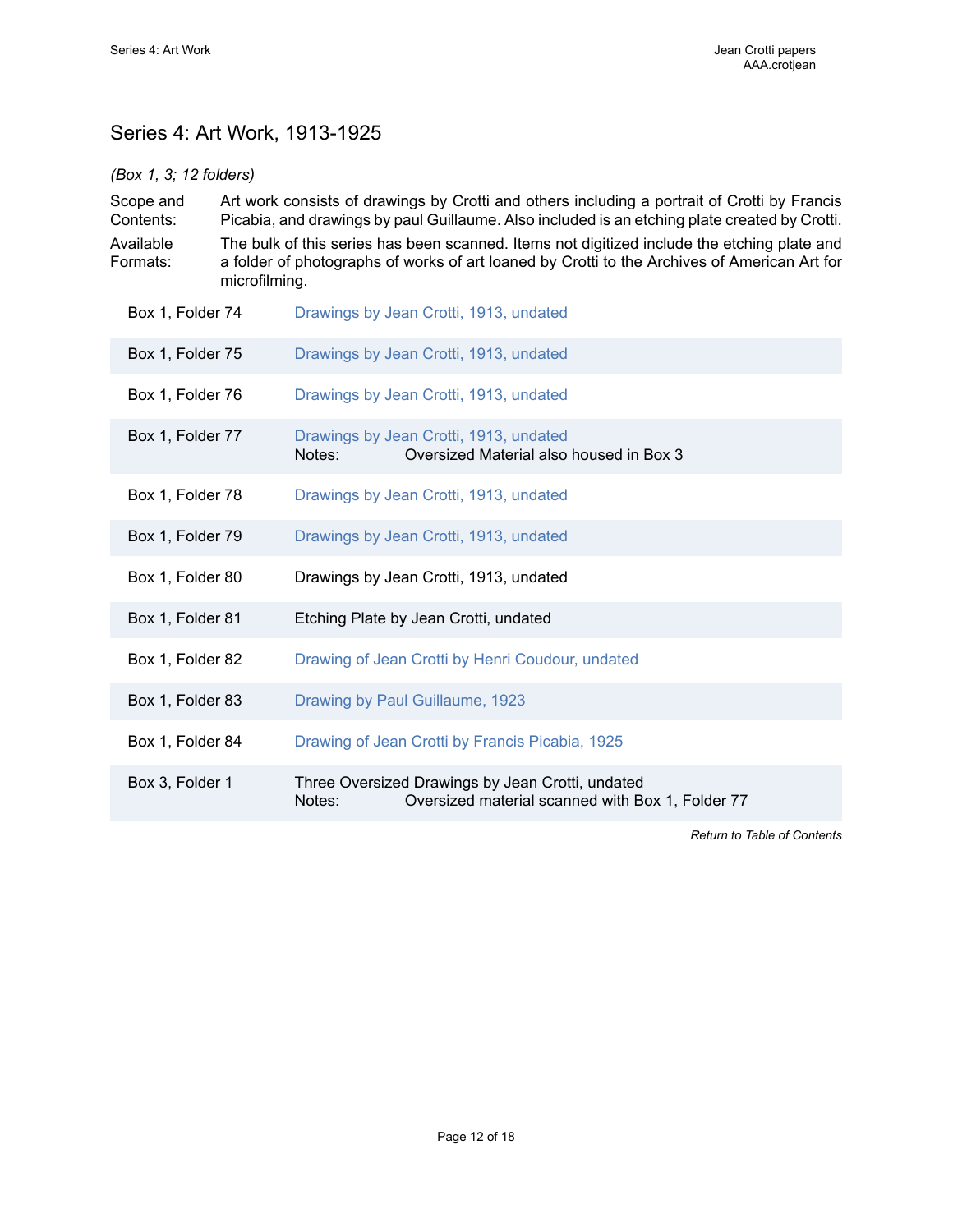# <span id="page-14-0"></span>Series 5: Scrapbook, 1931-1935

*(Box 1; 1 folder)*

Scope and Contents: The scrapbook contains clippings, a letter from Paul Guillaume and a letter to Elizabeth Crotti from a friend describing a 1932 Jean Crotti exhibition in the Balzac Galleries in New York City, and a typescript by Gino Severini.

Available This series has been scanned in its entirety.

Formats:

Box 1, Folder 85 [Scrapbook, 1931-1935](https://edan.si.edu/slideshow/slideshowViewer.htm?damspath=/CollectionsOnline/crotjean/Box_0001/Folder_085)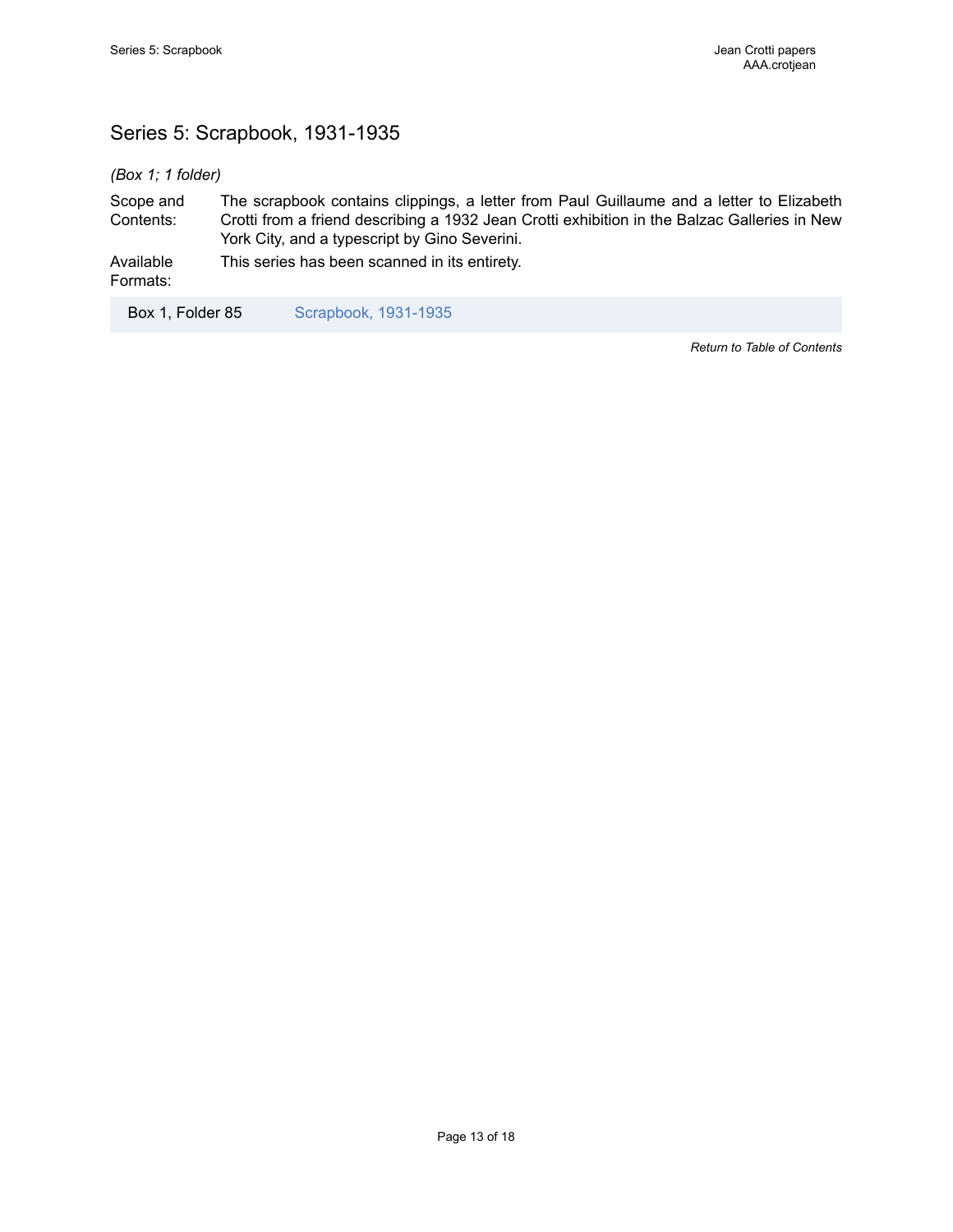# <span id="page-15-0"></span>Series 6: Printed Material, 1921-1973

### *(Box 1-3; 0.5 linear feet)*

Scope and Contents: Printed material includes clippings, exhibition announcements and catalogs for Crotti and others, reproductions of art work, and books about Crotti.

Available Formats: This series has been partially scanned. Items not scanned include a folder of reproductions of works of art by Crotti. Also, published books and catalogs of which only the covers and title pages are scanned.

| Box 1, Folder 86  | Clippings, 1925                                                           |
|-------------------|---------------------------------------------------------------------------|
| Box 1, Folder 87  | Clippings, 1928                                                           |
| Box 1, Folder 88  | Clippings, 1928                                                           |
| Box 1, Folder 89  | Clippings, 1928                                                           |
| Box 1, Folder 90  | <b>Clippings, 1929-1931</b>                                               |
| Box 1, Folder 91  | Clippings, 1936                                                           |
| Box 1, Folder 92  | Clippings, 1937                                                           |
| Box 1, Folder 93  | Clippings, 1938                                                           |
| Box 1, Folder 94  | Clippings, 1939                                                           |
| Box 1, Folder 95  | Clippings, 1939                                                           |
| Box 1, Folder 96  | Clippings, 1942                                                           |
| Box 1, Folder 97  | Clippings, 1942                                                           |
| Box 1, Folder 98  | Clippings, 1942                                                           |
| Box 1, Folder 99  | Clippings, 1943                                                           |
| Box 1, Folder 100 | Clippings, 1943                                                           |
| Box 1, Folder 101 | Clippings, 1944                                                           |
| Box 1, Folder 102 | Clippings, 1945                                                           |
| Box 1, Folder 103 | Clippings, 1945                                                           |
| Box 1, Folder 104 | Clippings, 1946<br>Notes:<br>Oversized material housed in Box 3, Folder 2 |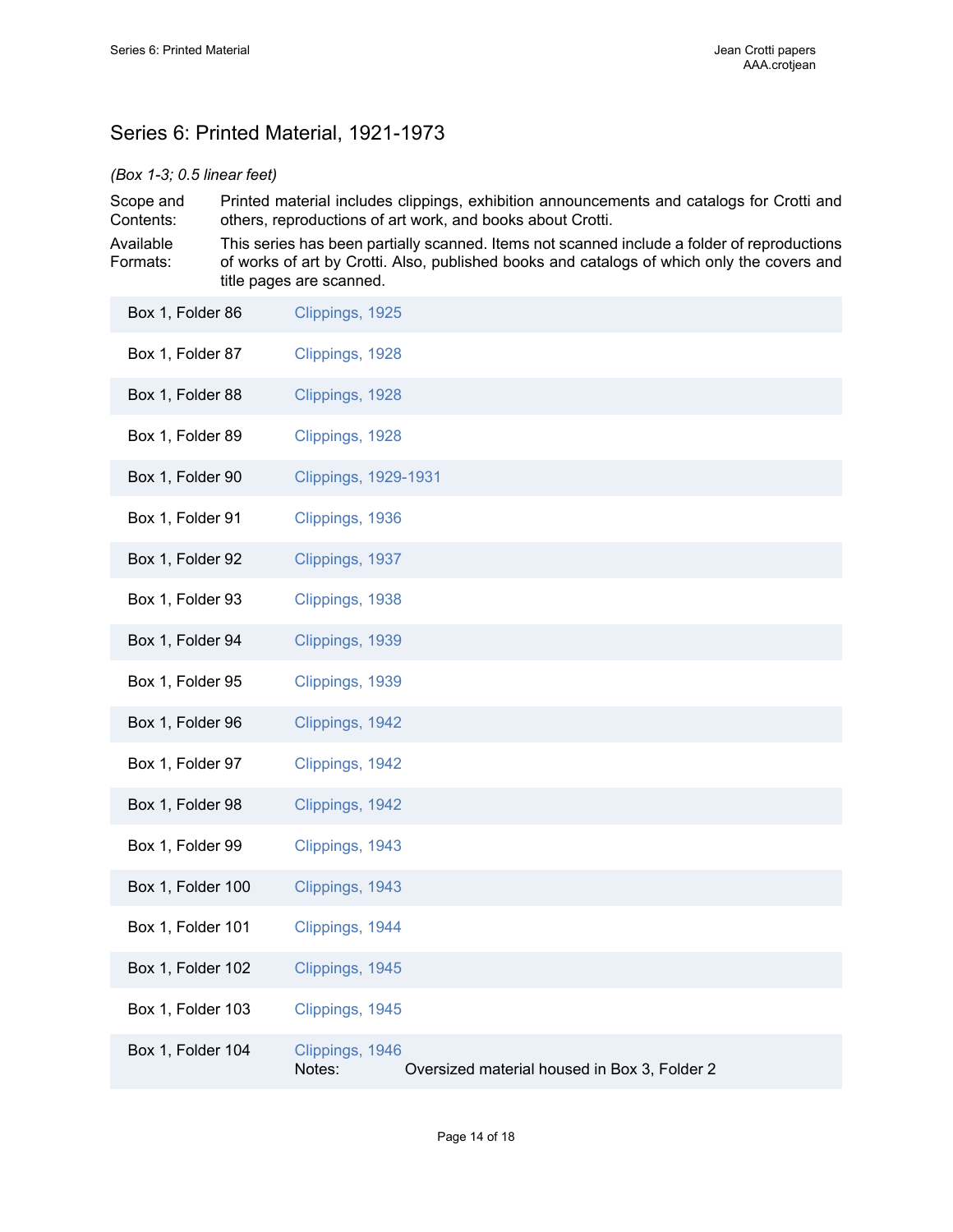| Box 1, Folder 105 | Clippings, 1946                                                                     |
|-------------------|-------------------------------------------------------------------------------------|
| Box 1, Folder 106 | Clippings, 1947                                                                     |
| Box 1, Folder 107 | Clippings, 1948                                                                     |
| Box 1, Folder 108 | Clippings, 1949                                                                     |
| Box 1, Folder 109 | Clippings, 1950                                                                     |
| Box 1, Folder 110 | Clippings, 1950                                                                     |
| Box 1, Folder 111 | Clippings, 1954-1955                                                                |
| Box 1, Folder 112 | <b>Clippings, 1956-1957</b>                                                         |
| Box 1, Folder 113 | <b>Clippings, 1958-1959</b>                                                         |
| Box 1, Folder 114 | <b>Clippings, 1961-1970</b>                                                         |
| Box 1, Folder 115 | <b>Exhibition Announcements and Catalogs, undated</b>                               |
| Box 1, Folder 116 | <b>Exhibition Announcements and Catalogs, undated</b>                               |
| Box 1, Folder 117 | <b>Exhibition Announcements and Catalogs, 1921</b><br>Notes:<br>(partially scanned) |
| Box 1, Folder 118 | <b>Exhibition Announcements and Catalogs, 1930</b><br>(partially scanned)<br>Notes: |
| Box 1, Folder 119 | <b>Exhibition Announcements and Catalogs, 1936</b><br>Notes:<br>(partially scanned) |
| Box 1, Folder 120 | <b>Exhibition Announcements and Catalogs, 1937</b>                                  |
| Box 1, Folder 121 | <b>Exhibition Announcements and Catalogs, 1937</b>                                  |
| Box 1, Folder 122 | Exhibition Announcements and Catalogs, 1938-1939<br>Notes:<br>(partially scanned)   |
| Box 1, Folder 123 | Exhibition Announcements and Catalogs, 1942-1943<br>(partially scanned)<br>Notes:   |
| Box 1, Folder 124 | Exhibition Announcements and Catalogs, 1945-1946<br>Notes:<br>(partially scanned)   |
| Box 1, Folder 125 | <b>Exhibition Announcements and Catalogs, 1955</b><br>(partially scanned)<br>Notes: |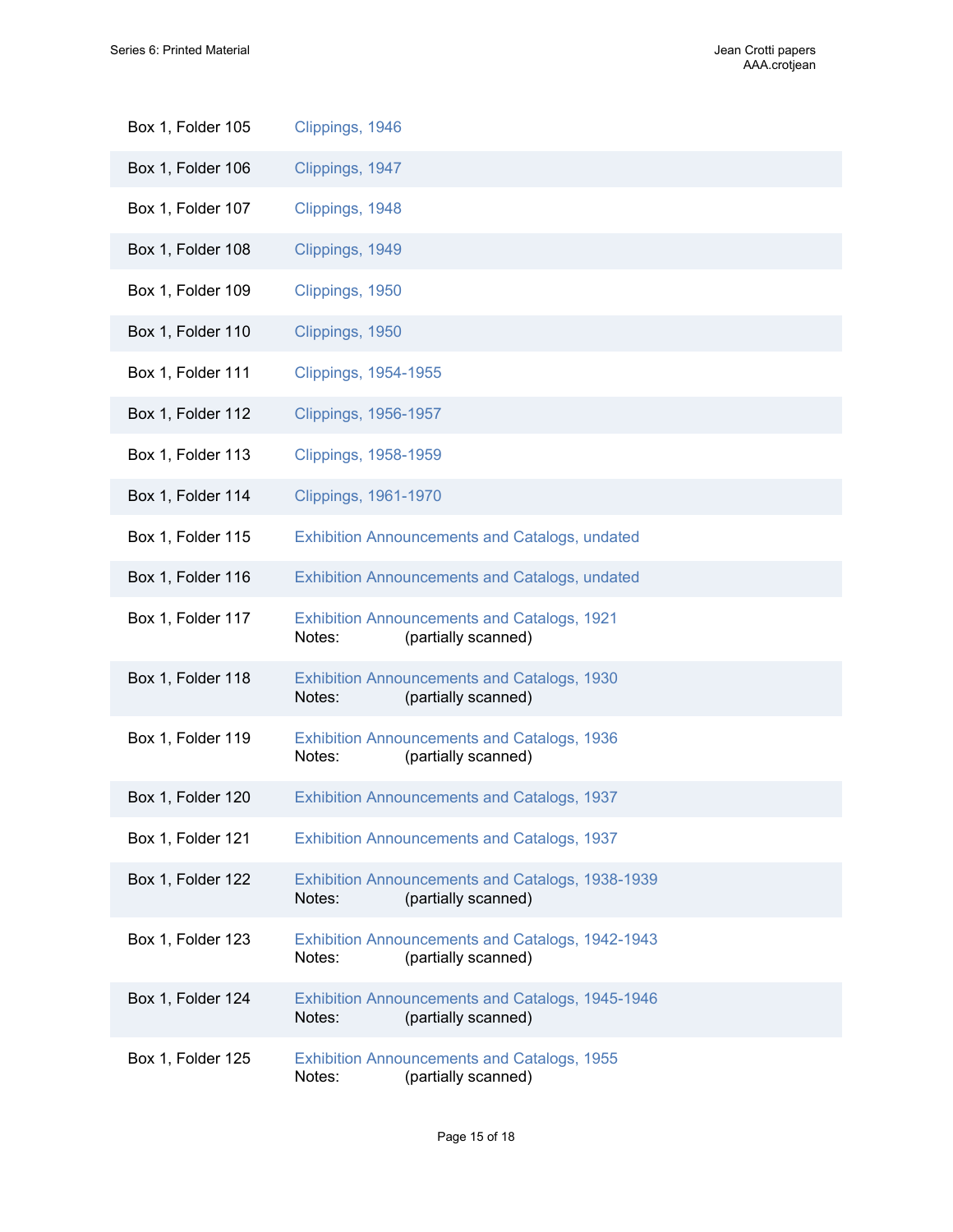| Box 1, Folder 126 | <b>Exhibition Announcements and Catalogs, 1956</b><br>(partially scanned)<br>Notes:                                                             |
|-------------------|-------------------------------------------------------------------------------------------------------------------------------------------------|
| Box 1, Folder 127 | Exhibition Announcements and Catalogs, 1957-1959<br>(partially scanned)<br>Notes:                                                               |
| Box 2, Folder 1   | <b>Exhibition Announcements and Catalogs, 1965</b>                                                                                              |
| Box 2, Folder 2   | <b>Exhibition Announcements and Catalogs, 1970</b>                                                                                              |
| Box 2, Folder 3   | <b>Exhibition Announcements and Catalogs, 1973</b><br>Oversized material housed in Box 3, Folder 2<br>Notes:                                    |
| Box 2, Folder 4   | Exhibition Announcements and Catalogs for Others, 1952-1962                                                                                     |
| Box 2, Folder 5   | Reproductions of Art Work, undated                                                                                                              |
| Box 2, Folder 6   | Book Jean Crotti by Waldemar George, 1930                                                                                                       |
| Box 2, Folder 7   | Book Jean Crotti et la Primauté du Spirituel by Waldemar George, 1959                                                                           |
| Box 2, Folder 8   | Miscellaneous Printed Material, undated<br>Notes:<br>Oversized material housed in Box 3, Folder 2                                               |
| Box 2, Folder 9   | Miscellaneous Printed Material, 1937-1956                                                                                                       |
| Box 3, Folder 2   | An Oversized Clipping, 1946<br>Oversized material scanned with Box 1, Folder 104<br>Notes:                                                      |
| Box 3, Folder 2   | An Oversized Exhibition Announcement Poster, 1973<br>Oversized material Scanned with Box 2, Folder 3<br>Notes:                                  |
| Box 3, Folder 2   | An Oversized Galley Proof Sheet of Illustrations about French Aviation,<br>undated<br>Notes:<br>Oversized material scanned with Box 2, Folder 8 |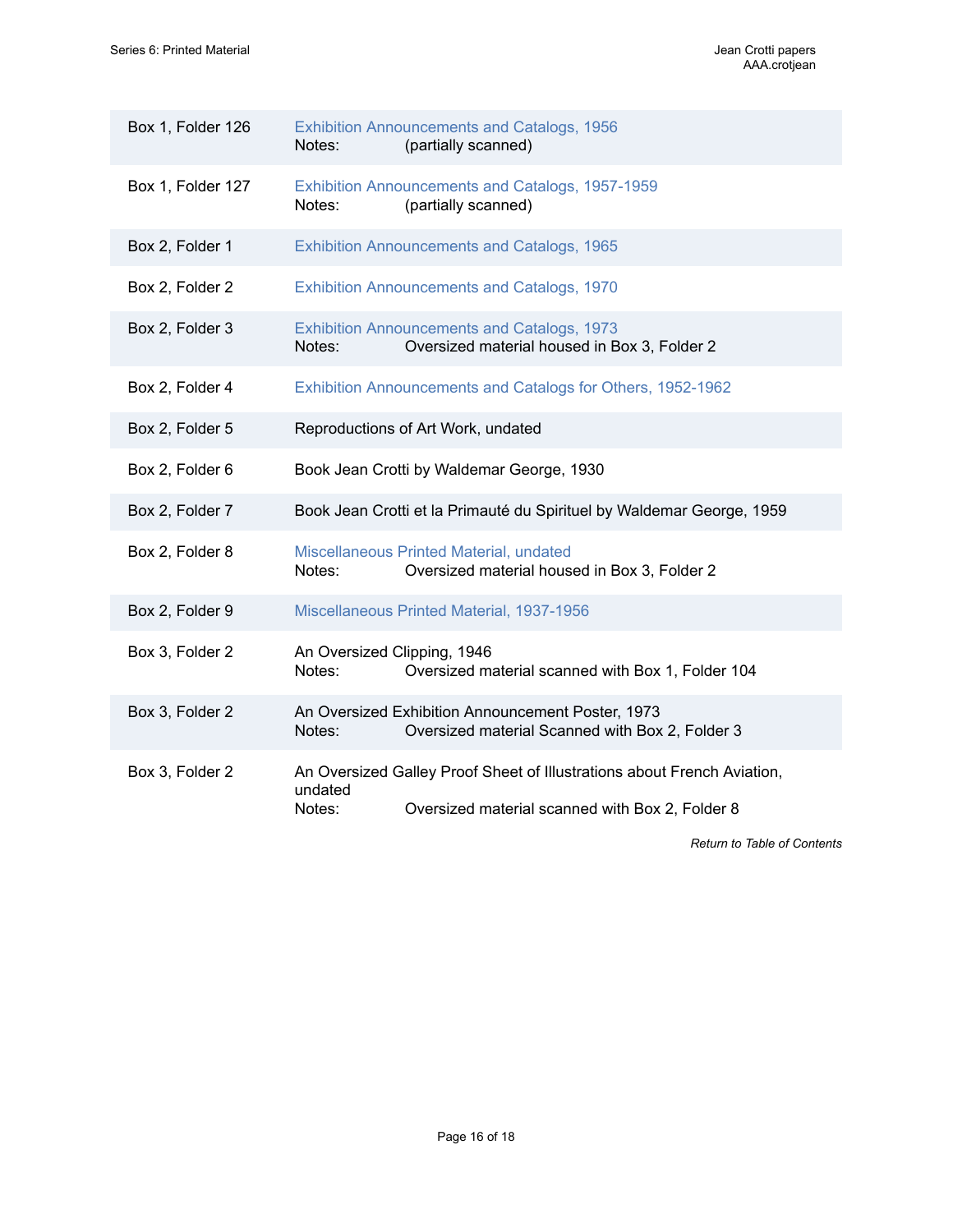# <span id="page-18-0"></span>Series 7: Photographs, 1920-1957

### *(Box 2; 25 folders)*

Scope and Contents: Photographs are of Crotti, his family, friends, and colleagues including Bertrande Blancpain, Georges Braque examining a gemmail art work, Suzanne Duchamp, Pablo Picasso, Mary Reynolds, composer Edgard Var?¨se, and Jacques Villon. There are also photographs of art work by Crotti and by Suzanne Duchamp.

Available Formats: This bulk of this series has been scanned. Photographs of works of art have not been scanned.

- Box 2, Folder 10 [Photographs of Jean Crotti, 1922-1957, undated](https://edan.si.edu/slideshow/slideshowViewer.htm?damspath=/CollectionsOnline/crotjean/Box_0002/Folder_010)
- Box 2, Folder 11 [Photographs of Jean Crotti, 1922-1957, undated](https://edan.si.edu/slideshow/slideshowViewer.htm?damspath=/CollectionsOnline/crotjean/Box_0002/Folder_011)
- Box 2, Folder 12 [Photographs of Jean Crotti, 1922-1957, undated](https://edan.si.edu/slideshow/slideshowViewer.htm?damspath=/CollectionsOnline/crotjean/Box_0002/Folder_012)
- Box 2, Folder 13 [Photographs of Jean Crotti, 1922-1957, undated](https://edan.si.edu/slideshow/slideshowViewer.htm?damspath=/CollectionsOnline/crotjean/Box_0002/Folder_013)
- Box 2, Folder 14 [Photographs of Suzanne Duchamp, 1933-1948, undated](https://edan.si.edu/slideshow/slideshowViewer.htm?damspath=/CollectionsOnline/crotjean/Box_0002/Folder_014)
- Box 2, Folder 15 [Photographs of Jean Crotti with Friends and Colleagues, 1920-1955, undated](https://edan.si.edu/slideshow/slideshowViewer.htm?damspath=/CollectionsOnline/crotjean/Box_0002/Folder_015)
- Box 2, Folder 16 [Photographs of Jean Crotti on Bateau Moineau, 1956](https://edan.si.edu/slideshow/slideshowViewer.htm?damspath=/CollectionsOnline/crotjean/Box_0002/Folder_016)
- Box 2, Folder 17 **[Photographs of Jean Crotti with Georges Braque, Examining a Gemmail Art](https://edan.si.edu/slideshow/slideshowViewer.htm?damspath=/CollectionsOnline/crotjean/Box_0002/Folder_017)** [Work,](https://edan.si.edu/slideshow/slideshowViewer.htm?damspath=/CollectionsOnline/crotjean/Box_0002/Folder_017) 1956
- Box 2, Folder 18 [Photographs of Jean Crotti and Suzanne Duchamp with Pablo Picasso and](https://edan.si.edu/slideshow/slideshowViewer.htm?damspath=/CollectionsOnline/crotjean/Box_0002/Folder_018) [Bertrande Blancpain, 1956](https://edan.si.edu/slideshow/slideshowViewer.htm?damspath=/CollectionsOnline/crotjean/Box_0002/Folder_018)
- Box 2, Folder 19 **[Photographs of Jean Crotti with Pablo Picasso at Palais du Festival in](https://edan.si.edu/slideshow/slideshowViewer.htm?damspath=/CollectionsOnline/crotjean/Box_0002/Folder_019)** [Cannes, 1957](https://edan.si.edu/slideshow/slideshowViewer.htm?damspath=/CollectionsOnline/crotjean/Box_0002/Folder_019)
- Box 2, Folder 20 **Photographs of an Unidentified Exhibition Installation**, undated
- Box 2, Folder 21 [Photographs of Salon des Independants Exhibition Installation, 1953](https://edan.si.edu/slideshow/slideshowViewer.htm?damspath=/CollectionsOnline/crotjean/Box_0002/Folder_021)
- Box 2, Folder 22-30 Photographs of Art Work by Jean Crotti, undated
- Box 2, Folder 31-32 Photographs of Art Work by Suzanne Duchamp, undated
- Box 2, Folder 33 Photograph of Art Work by Camille Pisarro, undated
- Box 2, Folder 34 Photograph of Lake Michigan, undated